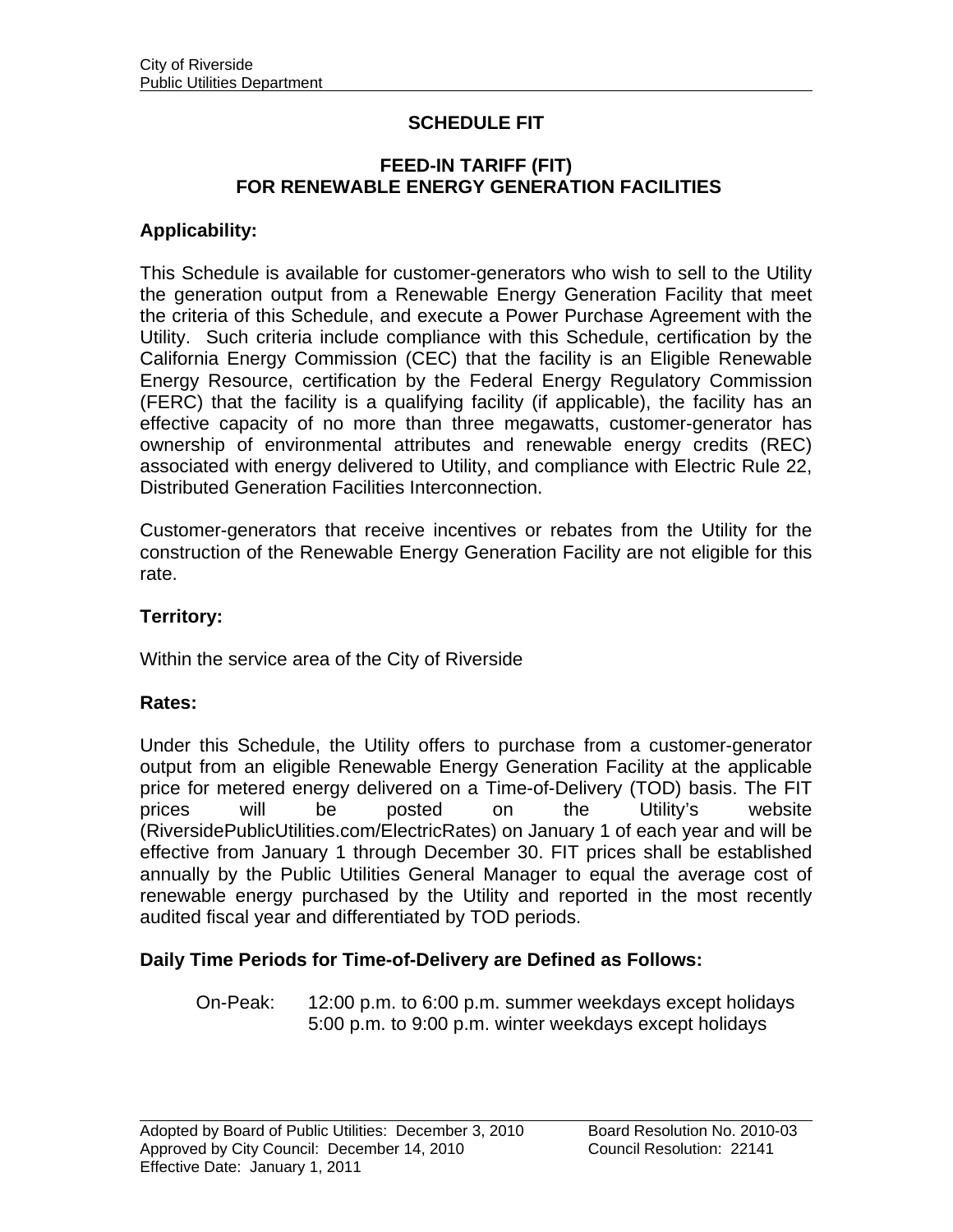Schedule FIT – Feed-In Tariff (FIT) for Distributed Generation -2-

- Mid-Peak: 8:00 a.m. to 12:00 p.m. and 6:00 p.m. to 11:00 p.m. summer weekdays except holidays 8:00 a.m. to 5:00 p.m. winter weekdays except holidays
- Off-Peak All other hours Off-peak holidays are: New Year's Day, Washington's Birthday, Memorial Day, Independence Day, Labor Day, Veteran's Day, Thanksgiving Day, and Christmas.

Summer shall commence at 12:01 a.m. on June 1 and continue through September 30 of each year. Winter shall commence at 12:01 a.m. on October 1 of each year and continue through May 31 of the following year.

## **Special Conditions:**

**1. Term:** 

The customer-generator has the option of entering into a Power Purchase Agreement for up to 20 years.

## **2. Exclusions:**

Excluded from the application of this Schedule are customer-generators that:

- a. Have executed a Standard Contract–NEM with the Utility for the Renewable Energy Generation Facility; or
- b. Have executed a bilaterally negotiated power purchase agreement, other than the Power Purchase Agreement referenced herein, with the Utility for deliveries of additional power from the Renewable Energy Generation Facility; or
- c. Have or will receive incentives or rebates from the Utility under customer programs implemented in compliance with SB 1 requirements or similar program for the Renewable Energy Generation Facility; or
- d. Have executed an agreement, such as a lease/buyback, with a third party that conveys the RECs and the environmental attributes of the energy to be delivered to the Utility to the third party.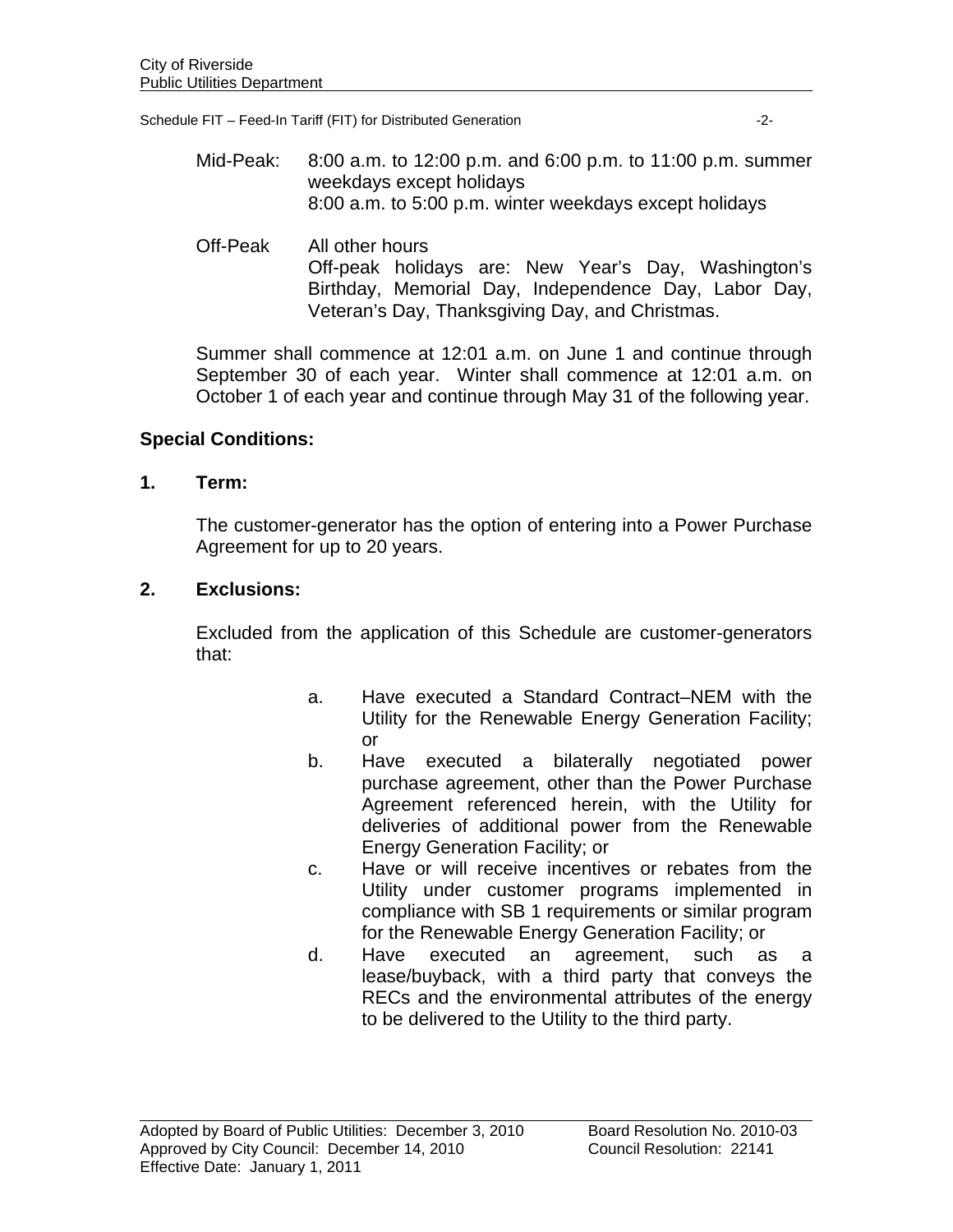Schedule FIT – Feed-In Tariff (FIT) for Distributed Generation  $-3-$ 

## **3. Environmental Attributes and Renewable Energy Credits (REC):**

Customer-generator under this Schedule must certify that they have sole ownership of the environmental attributes and RECs. A customergenerator accepting service under this Schedule shall deliver to the Utility both the energy generated from the Renewable Energy Generation Facility and any environmental attributes and RECs associated with that energy.

## **4. Certification:**

The customer-generator must obtain certification from the CEC that the Renewable Energy Generation Facility is an Eligible Renewable Energy Resource, pursuant to Public Utilities Code section 399.13, prior to commercial operation, and shall maintain such certification throughout the term of the Power Purchase Agreement. Unless considered exempt by the FERC, the customer-generator must also obtain certification from the FERC as a qualifying facility prior to commercial operation, and shall maintain such certification throughout the term of the Power Purchase Agreement.

### **5. Electrical Interconnection:**

Any customer-generator receiving service under this Schedule shall be interconnected within Utility's service territory and shall be required to comply with the Electric Rule 22, Distributed Generation Facilities Interconnection. In accordance with the Interconnection Agreement, Renewable Energy Generation Facilities with Host Load are required to establish a separate service for the Host Load which will be billed by the Utility at the customer-generator's otherwise applicable tariff. All costs associated with the service for the Host Load shall be the responsibility of the customer-generator. Host Load does not include the electrical energy consumed by the auxiliary equipment necessary to operate the Renewable Energy Generation Facility.

#### **6. Definitions:**

l

a. "Eligible Renewable Energy Resource" – means a Renewable Energy Generation Facility that has been certified as an eligible renewable energy resource by the CEC, under Public Utilities Code section 399.13.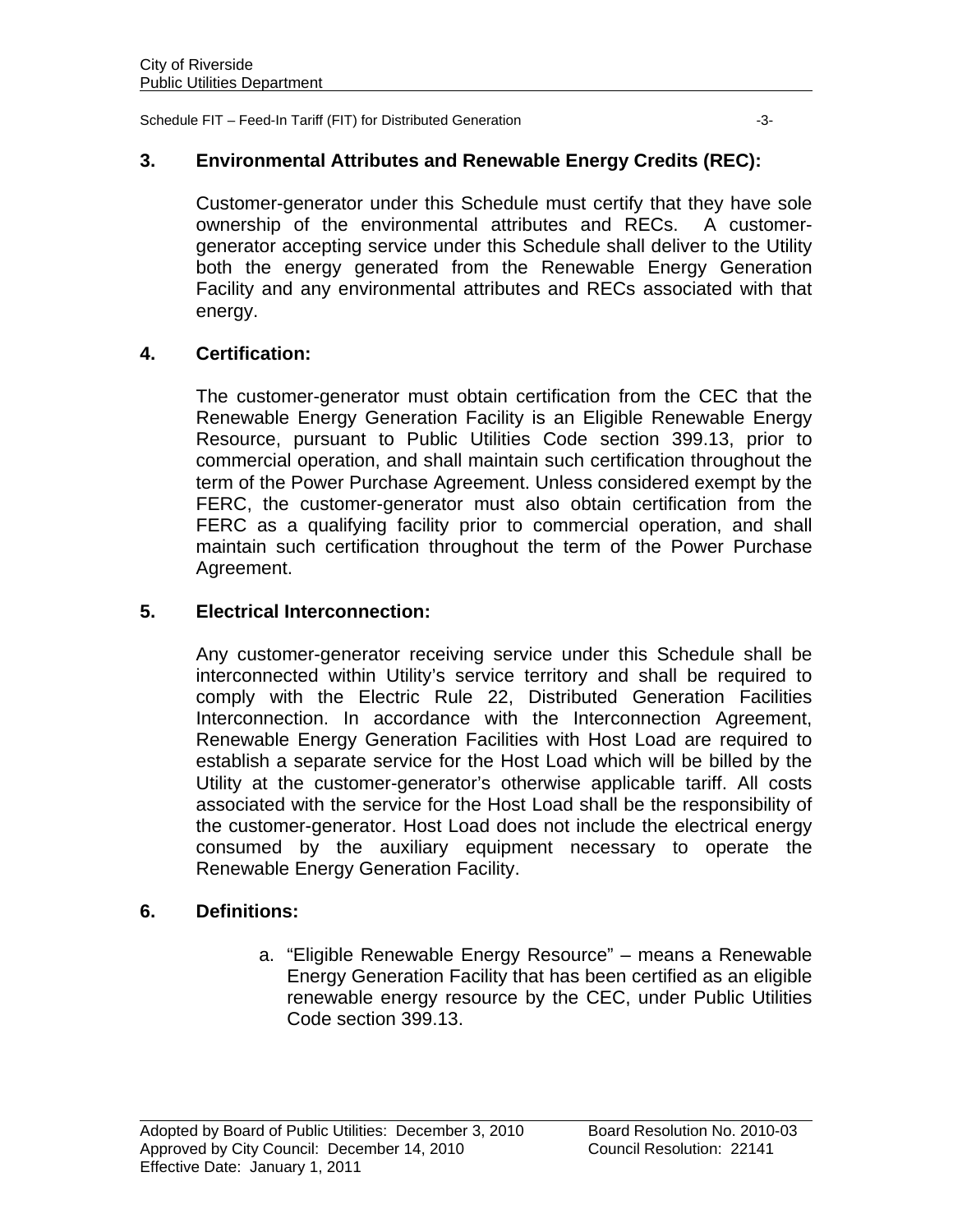Schedule FIT – Feed-In Tariff (FIT) for Distributed Generation  $-4$ -

- b. "Host Load" means electrical power that is consumed by the customer-generator at the property on which the Renewable Energy Generation Facility is located.
- c. "Interconnection Agreement" means an agreement between the Utility and the customer-generator that gives certain rights and obligations to effect or end interconnection.
- d. "Power Purchase Agreement" means an agreement for the sale of electricity by the customer-generator to the Utility.
- e. "Renewable Energy Generation Facility" means an electric generation facility as defined in Section 387.6(b) of the California Public Utilities Code located within the service territory of, and developed to sell energy to RPU, and that meets all of the following criteria:
	- i. Has an effective capacity of not more than three megawatts (MW).
	- ii. Is interconnected and operates in parallel with the Utility's electrical transmission and distribution grid.
	- iii. Is strategically located and interconnected to the Utility's electrical transmission and distribution grid in a manner that optimizes the deliverability of energy generated at the facility to load centers.
	- iv. Is an Eligible Renewable Energy Resource pursuant to Article 16 of the California Public Utilities Code (commencing with Section 399.11).
- f. "Time-of-Delivery" or "TOD" means the time at which the Renewable Energy Generation Facility delivers metered energy to the Utility's electrical transmission and distribution grid, as referenced herein.

# **7. Request for Tariff:**

Once a completed FIT Application and Generating Facility Interconnection Application, including the required application fee and reservation deposit, have been received by the Utility from owners or operators of Renewable Energy Generation Facilities, the name of the applicant will be posted on the Utility's website within 10 days of receipt.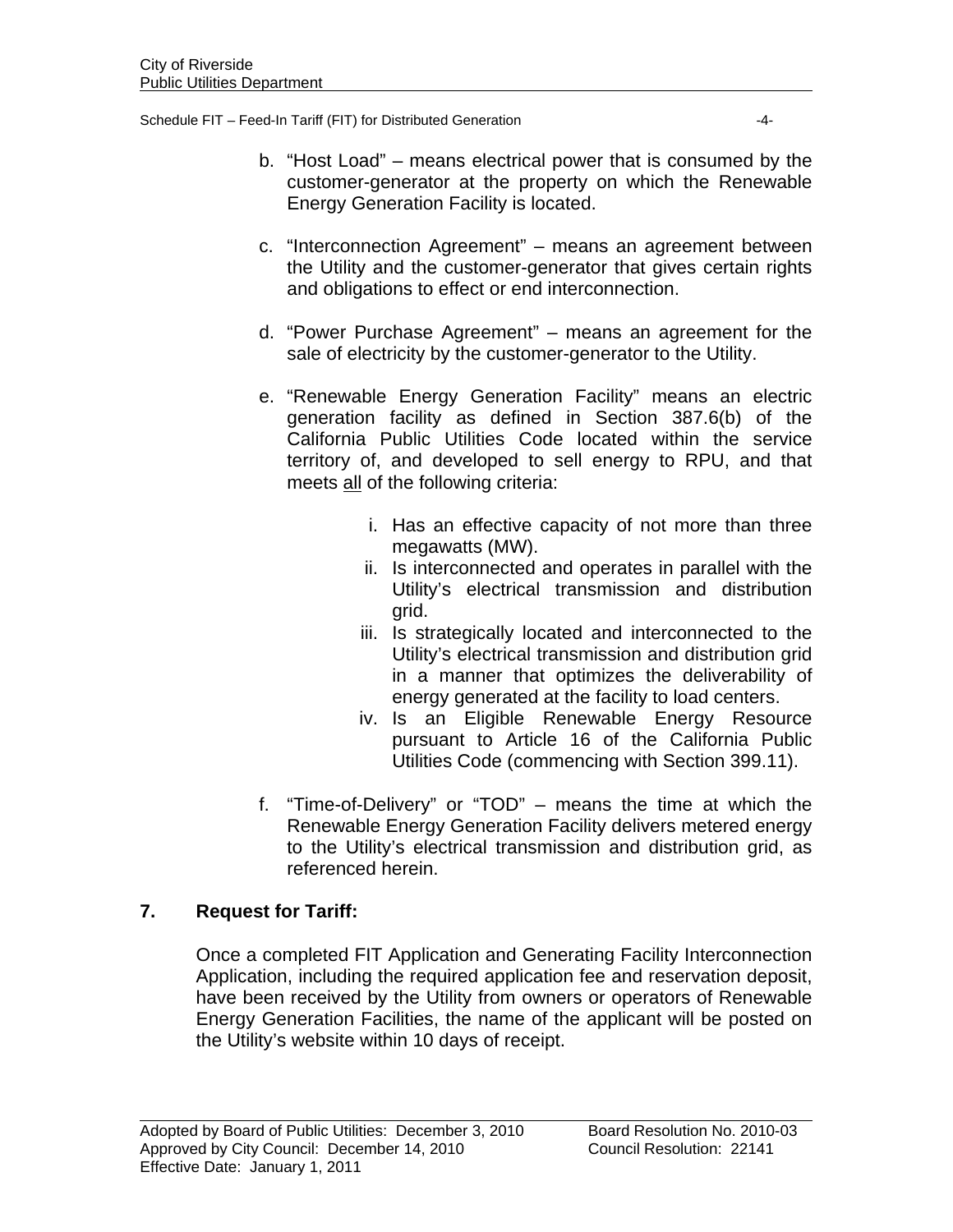Schedule FIT – Feed-In Tariff (FIT) for Distributed Generation  $-5$ -

## **8. Approval:**

Application of this Schedule shall be subject to the execution of an Interconnection Agreement and Power Purchase Agreement, and approval of the Public Utilities General Manager. The Public Utilities General Manager may deny service under this Schedule if any of the following findings are made:

- a. The Renewable Energy Generation Facility does not meet the requirements of Public Utilities Code section 387.6.
- b. The transmission or distribution grid that would serve as the point of interconnection is inadequate.
- c. The Renewable Energy Generation Facility does not meet all applicable state and local laws and building standards, and the Utility's interconnection requirements of Electric Rule 22.
- d. The aggregate of all Renewable Energy Generation Facilities on a distribution circuit would adversely impact utility operation and load restoration efforts of the distribution system.
- e. The program cap has been reached.

The Public Utilities General Manager's decision to disapprove application of this Schedule shall be appealable pursuant to the General Provisions section of the Electric Rules.

#### **9. Agreement:**

In order for this schedule to apply, customer-generator must execute the Utility's Interconnection Agreement and Power Purchase Agreement. The Interconnection Agreement and Power Purchase Agreement shall contain additional terms and conditions, including without limitation, indemnification, insurance, access to Renewable Energy Generation Facility's premises, submittal of a biannual inspection and maintenance report, and provisions that ensure construction of the Renewable Energy Generation Facility complies with all applicable state and local laws and building standards and utility interconnection requirements.

## **10. Agreement Deadline:**

Customer-generator must submit concurrently a FIT Application and a Generating Facility Interconnection Application to qualify for this rate. Customer-generator must comply with Rule 22 for the interconnection of agreement. The Utility may request that customer-generator submit a reservation deposit.